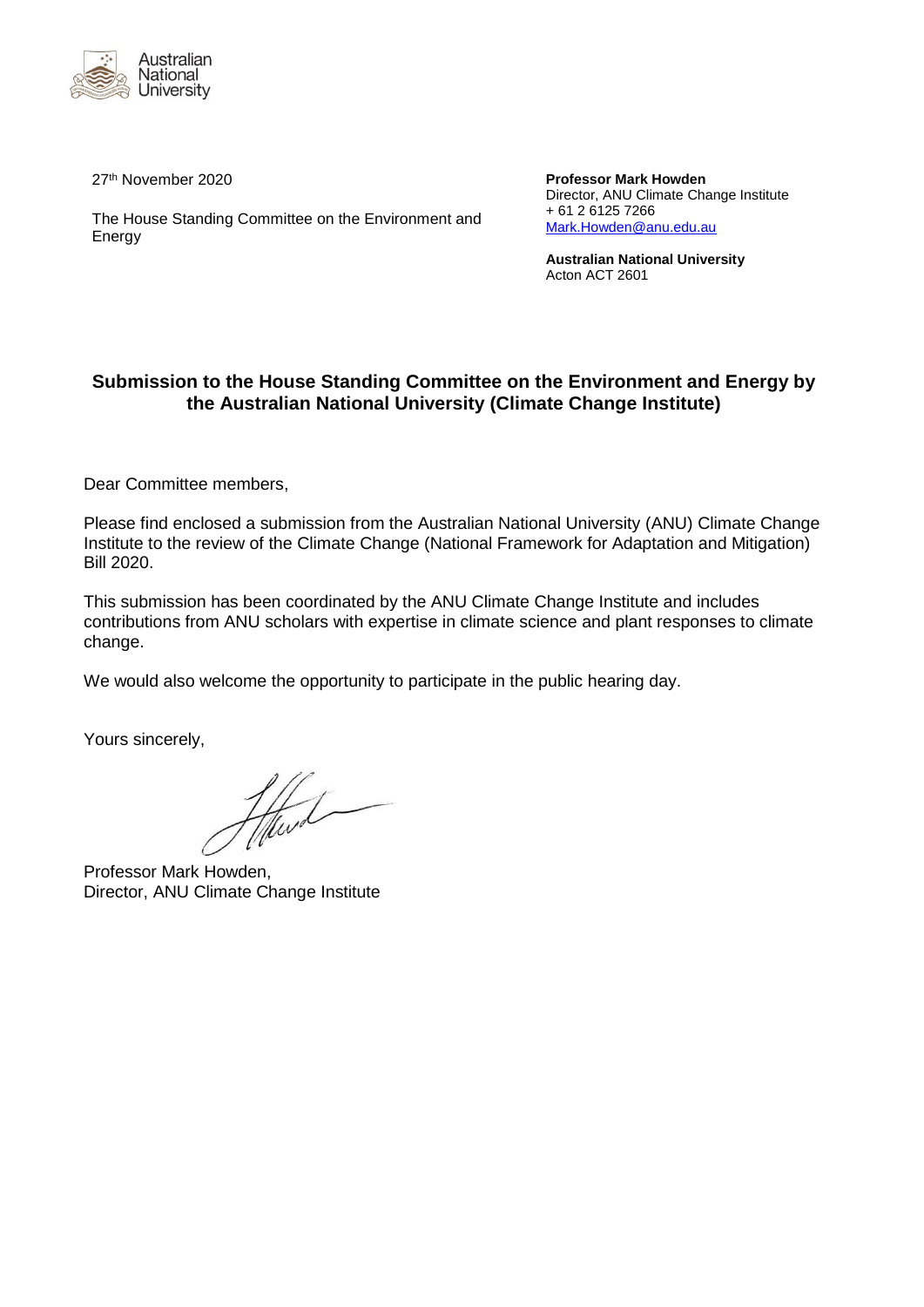The draft Bill is well-aligned with 1) the current understanding of climate science, 2) of current and future climate change impacts and the adaptation needed to respond to these impacts, and 3) of the emission-reductions needed to meet the Paris Agreement goals. In particular, the scientific community synthesizes the scientific understanding of these issues via the efforts of the Intergovernmental Panel on Climate Change (IPCC) and the draft Bill reflects closely not only the findings of the IPCC in relation to the science but also in relation to the current understanding of best practice in the institutional and policy responses required.

We have structured our submission around the four major sections of the Explanatory Memorandum for the Climate Change (National Framework for Adaptation and Mitigation) Bill 2020.

# **1. A positive response to the challenges of climate change**

### *Accessing best available expertise*

The draft Bill outlines a series of Guiding Principles. One of these is the *Principle of informed decision-making* (Section 11). This appropriately identifies accessing the best available information as a key element. However, in the subsequent paragraph (2) it identifies a series of preferred sources which includes the Bureau of Meteorology and CSIRO but does not mention Australian Universities. Australian Universities have much greater research capacity in climate adaptation, emission-reduction and climate change policy and publish many times more peer-reviewed studies in these domains than do either BoM or CSIRO. So the exclusion of Australian Universities is highly problematic from the point of view of the Guiding Principles, effectively breaching them in the same section of the legislation. Consequently, there is a need to include Australian Universities in the list in Section 11 paragraph 2. This inclusion needs to be carried through also to Section 18 (f).

Informed decision-making is critical for effective adaptation. Consequently, it would be appropriate to see this reflected in the 'Principle of informed decision-making' (Section 11, paragraph 1). So perhaps change the text on line 24 to read:'… on the contributing causes and potential impacts of climate change and on adaptation and mitigation responses to climate change'

### *Community engagement and self-determination*

Another Guiding Principle (Section 14) is that of community engagement and selfdetermination both of which are critical for effective and sustainable transformation in Australia's move to net zero emissions. For example, Australia has great opportunities to transform agricultural practice—currently a major source of greenhouse gases—to an equally large net sink. This flip will provide additional benefits of enhanced food and ecosystem security<sup>1</sup>. It is essential to work with farmers to co-design, demonstrate and replicate best regenerative practices.

<sup>-</sup><sup>1</sup> Glover et al., Science 2010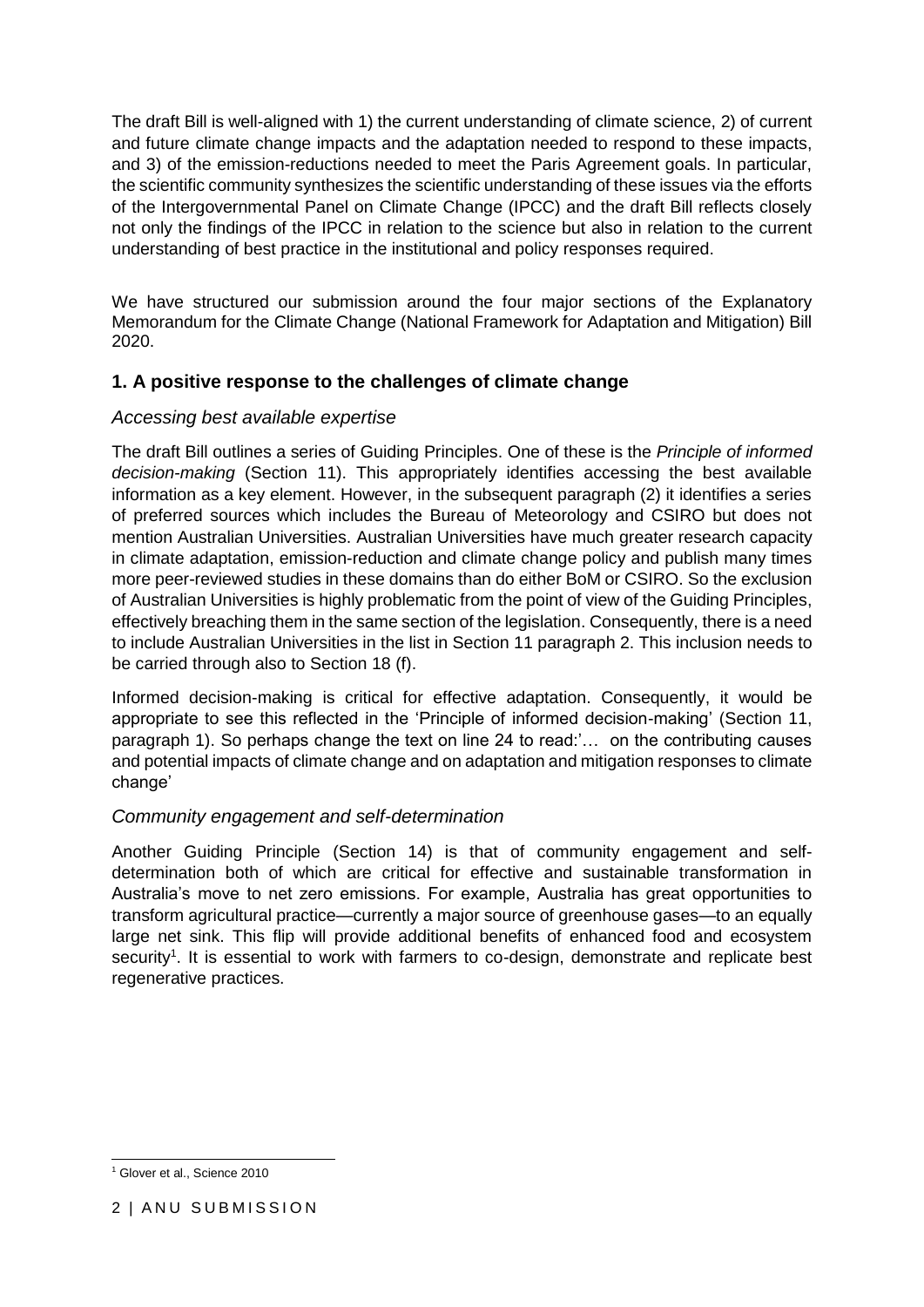## **2. National plans for adapting to our changing climate**

The focus on climate adaptation is very appropriate due to 1) the emergence of climate impacts more rapidly than was earlier projected and 2) the growing evidence that future impacts and risks are likely to be worse that was earlier projected<sup>2</sup>. Australia used to be a world leader on climate change adaptation research and on translating that research to stakeholder action. However, since around 2012 there have been a range of changes in policies and programs at both State and Commonwealth levels which have resulted in major reductions in this research activity. A recent analysis indicated that this reduction was around 70% against trend. This is at the same time that climate changes are accelerating. A very problematic situation. The draft Bill could perhaps include specification of an institutional arrangement such as a National Climate Adaptation Centre to both provide ongoing effort in climate adaptation and to better coordinate adaptation research, implementation, monitoring and evaluation. The past model for such centres had a primarily research focus whereas a new Centre should have an adaptation-action focus with input from research, industry and community stakeholders, and policymakers. It should be established as an independent entity at arms-length from government, within the University sector.

It is important that there is a balance between climate adaptation and mitigation as there are risks that too strong a focus on adaptation can lead to moral hazard (in this case lack of progress on emission-reduction) or too strong a focus on mitigation can lead to unnecessary exposure to risks and missing adaptation opportunities. This element of balanced progress on both agendas may need to be raised somewhere in the draft Bill.

There needs to be better integration of the adaptation and the mitigation elements of the draft Bill. Whilst there is some mention of the need for mitigation activities to consider the ability to adapt to climate change (Section 28 2(b) vii and Section 30 3(b)) there appears to be no mandating of the need for adaptation responses to take into account GHG emissions and the contribution or otherwise that adaptation activities might make to achieving the net-zero Target. This interaction between adaptation and mitigation is a core area for opportunities and co-benefits and is a key focus of the IPCC in the 6<sup>th</sup> assessment cycle.

#### *National climate risk assessment*

A climate risk assessment is a sensible thing to do and the 5-yearly frequency is consistent with what other nations have done (e.g. the US). Section 17 (2a) outlines the scope of the national risk assessment, framing it in terms of the 'risks to Australia's economy, workers, society, agriculture, environment, and biodiversity'. Arguably this misses out being explicit on marine systems, transport, infrastructure, trade etc. There is always a challenge with providing a list as it inevitably won't be fully inclusive. But it can be used to flag particular priorities. So wording such as 'including but not limited to' could help.

Section 18 identifies factors to be taken into account. Risk assessments usually include a component of risk management, in this case climate adaptation and, arguably in the longer term, mitigation. Instead, in the draft Bill, adaptation is separate from the risk assessment. The automatic consequence of not including adaptation in the risk assessment is that there will be an a priori over-estimate of the risk. This could be addressed by including some elements of adaptation in the list of factors to be taken into account in Section 18.

Arguably other key factors which are not included in that Section 18 list are 1) the need to build on the previous risk assessments (rather than starting from a blank sheet) and 2) to

-

 $2$  Zommers et al., Nature Reviews Earth & Environment 2020; IPCC Special Reports on 1.5C (2018), on Land (2019) and on Oceans and Cryosphere (2019)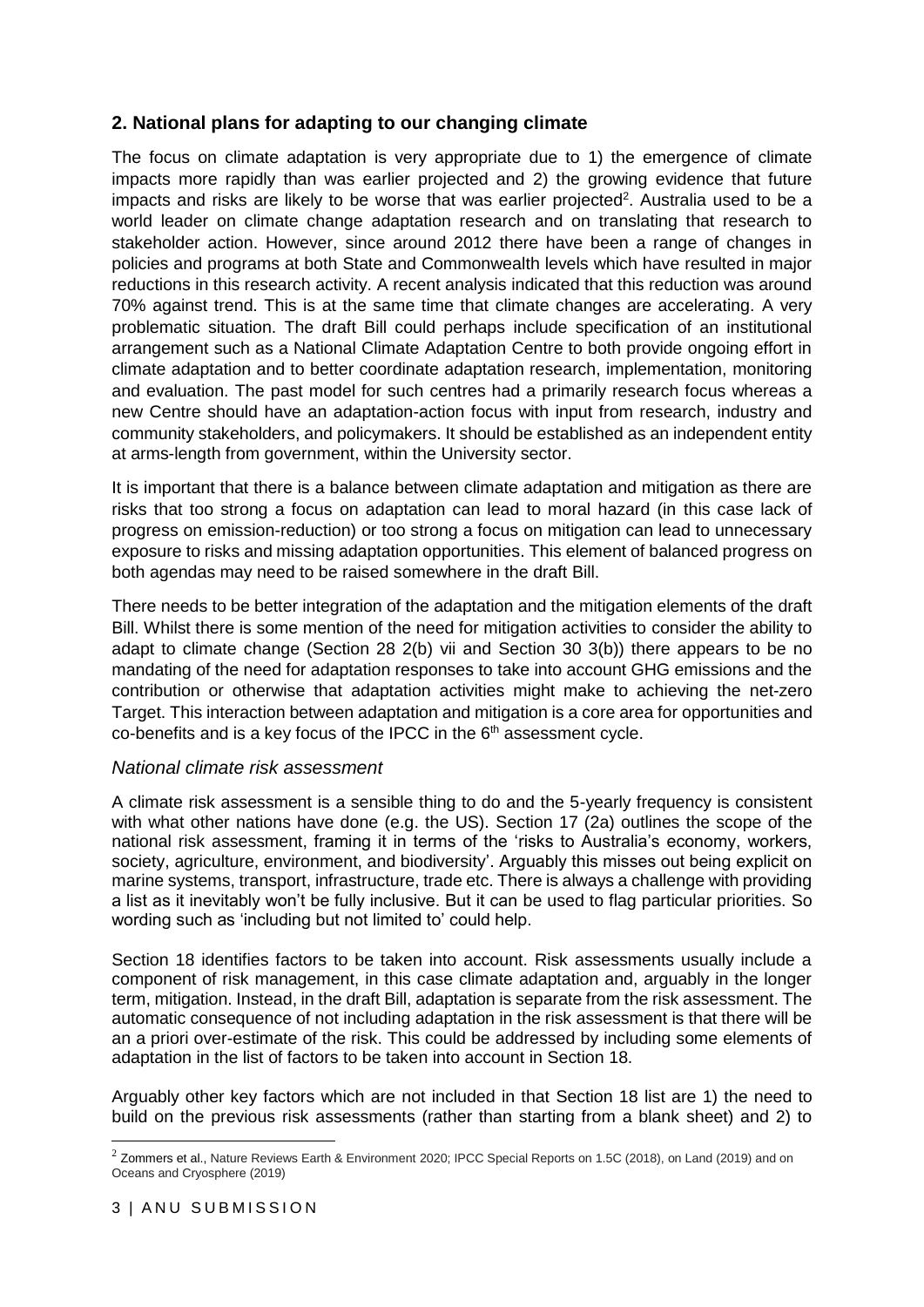assess the effectiveness of climate adaptation responses from the prior period so that this can be included in risk assessment.

Sections 17 and 18 (and the draft Bill broadly) tends to focus on the negative aspects of climate change and does not address the opportunities arising except where it is in relation to mitigation. The usual framing of risks is that it is not limited to negative outcomes – for example, we talk about 'upside risk'. However, in climate change dialogues, the IPCC have defined risk in terms of negative impacts and it may be best to run with that. To compensate for this truncated approach, it is important to be straightforward about the possibilities of some opportunities arising (e.g. increasing rainfall in the north-west with consequent increasing grazing profitability, or warmer temperatures increasing forest growth potential in Tasmania). One option is to include an additional component in Section 17 (2) which assesses opportunities in the same way that Section 17 (2b) addresses negative impacts. A similar approach may need to be used for emissions budgets – for example including 'opportunities' in Section 28 (2) a (ii).

#### **3. National plans for reducing greenhouse gas emissions**

The framing of the draft Bill in terms of the net-zero target and the timing of that target (2050 or earlier) is broadly consistent with the IPCC reports and other science analysis. This trajectory is however, dependent on rapid action to reduce emissions. The longer the delay in starting significant emission reductions, the less time we have to meet net zero. Hence, it is important for ambitious near-term emission-reductions if we are to meet the Paris Agreement goals. Consequently, in Section 26 should there be a clause added which specifies that the emissions budgets have to be consistent with progressive tracking towards the Target.

In terms of scope, the draft Bill has Section 25 on emissions relating to fossil fuel exports but is silent on bunker fuels for aviation and shipping which collectively contribute about 4.5% of global GHG emissions. Whilst Australia reports on the emissions from these sources, similar to emissions from our exports, we are not 'responsible' for them under international accounting practice (they fall between the cracks). For consistency, should bunker fuels be considered in Section 25?

In the Definitions, the entry for gross emissions (page 6 lines 9-11) is potentially flawed as it does not include critical sectors such as transport or fugitive emissions both of which have rapidly growing emissions profiles. Given the intent of this definition (in relation to other definitions as provided in the draft Bill), perhaps a better definition may be to simply have gross emissions as being all national emissions except those related to landuse and landuse change. For example, this may read: '*gross emissions* means Australia's total emissions as reported in the National Greenhouse Gas Inventory except those reported under the landuse and landuse change sector'

Also in Definitions, the reference to reservoir (page 7 line 24) may need changing as the reference to 'climate' may be interpreted as being only related to the atmosphere whereas the most significant reservoirs tend to be in the terrestrial or marine systems. So perhaps change to: '*reservoir* means a component or components of the atmospheric, terrestrial or marine systems where a greenhouse gas or a precursor of a greenhouse gas is stored'.

A minor point but in the Outline of the Act on Page 4 line 14 perhaps the phrase 'The target day can be changed by the Minister …' could be altered to 'The target day can be brought forward by the Minister…' to better reflect the intent of the legislation.

Finally, rapidly reducing ongoing emissions and avoiding new sources is necessary, but not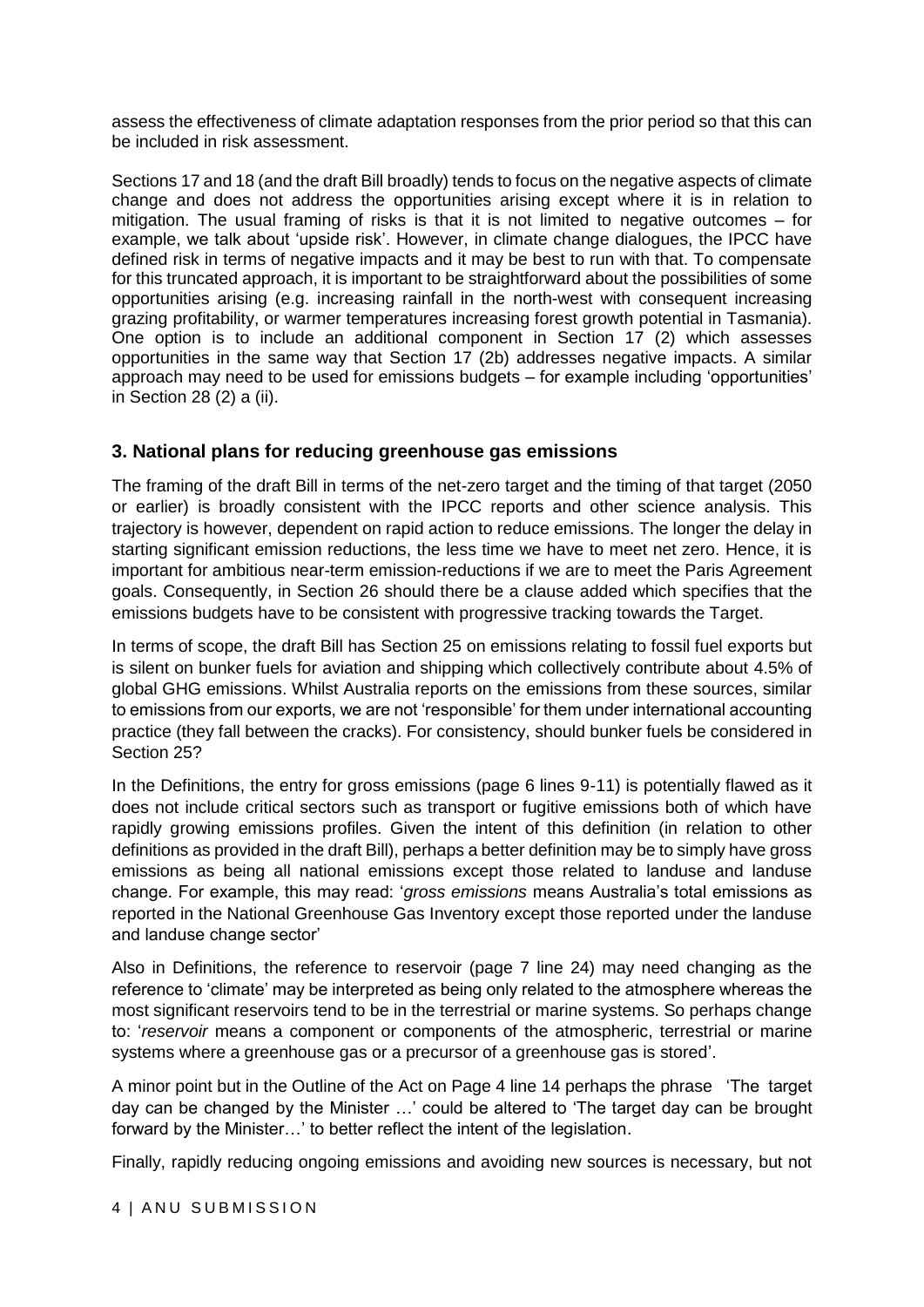sufficient to halt climate change and recover a safe and stable earth system. A clear path for emissions reductions is to further invest in renewable energy, electrification and efficiency as costs have declined. Australia's low population and large area also provides a unique opportunity to go beyond emissions reduction and actually increase  $CO<sub>2</sub>$  draw down into its large land mass. This drawdown pathway has only recently been recognised as essential to achieving a safe climate this century, and in support, the Australian government has demonstrated their commitment by encouraging the development of many specific new drawdown methods<sup>3</sup>. Regenerative agricultural practices are one means of achieving carbon drawdown.

# **4. Transparent monitoring, reporting and accountability**

## *The Climate Change Commission*

International experience shows that the creation of an independent body to oversee and report on progress in implementation can improve effectiveness and transparency if it has the appropriate make-up and principles of conduct. The draft Bill appears to draw on two existing, successful international models which are particularly relevant to the Australian form of government:

a) The independent Climate Change Commission set up under New Zealand's Climate Change Response (Zero Carbon) Amendment Act 2019.

b) The UK's Climate Change Committee, an independent, statutory body established under the Climate Change Act 2008.

These two entities demonstrate that appropriate expertise in the Commission will be crucial in enabling it to function effectively. The draft Bill specifies expertise in Section 37 (2) including c) climate science. Climate science is usually considered to refer to the science dealing with the dynamics of the linked atmosphere system. Whereas this draft Bill focuses on climate adaptation and emission reduction. Consequently, the specification for the science expertise should follow this focus. So perhaps change the specification to be 'Climate adaptation science' and add an additional category 'Mitigation science' (or 'Emission-reduction science'). This change also needs to be subsequently implemented in Section 37 5(a)

In relation to the periods of appointments of Commissioners (Section 39) should this also be something to be considered by the Committee. It is normal for such roles to be shorter than 10 years to allow for evolution of the committee and to limit possibilities for stacking and gridlocking. For example, terms of 2 to 3 years with an option for a single extension are regularly seen in such institutions.

For the Commission to do its job effectively, it will need to access information produced under this Act and for this Act by other bodies. However, it does not appear to have the mandate to require provision of this information from those bodies. For example, in Section 21 the Commission must provide the Minister with an annual progress report, but there seems to be no element of the draft Bill that enables access to the information to do so.

1

 $3$  King 2020